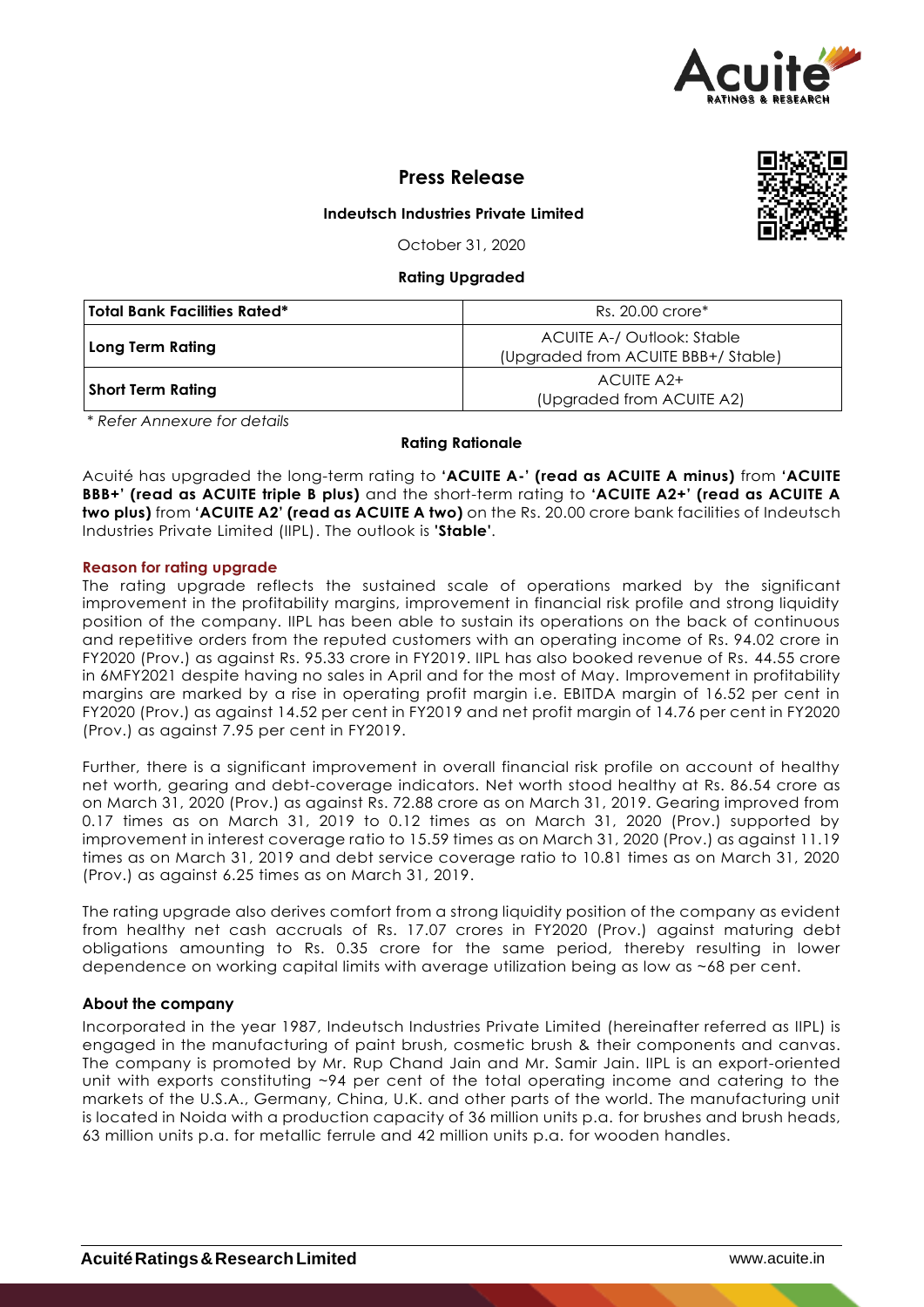

# **Analytical Approach**

Acuité has considered the standalone view of business and financial risk profile of IIPL to arrive at this rating.

# **Key Rating Drivers**

# **Strengths**

# **Established track record of operations and experienced management**

Incorporated in the year 1987, IIPL promoted by Mr. Rup Chand Jain who has an experience of four decades and Mr. Samir Jain with an experience of around two decades in the aforementioned industry. Active participation and innovation in the business have helped the company in developing long-term relationships with its customers and suppliers across the globe.

Owing to its established track record of operations and management experience, the company has booked the revenue of Rs. 94.02 crore in FY2020 (Prov.) as compared to Rs. 95.33 crore in FY2019 and Rs. 86.65 crore in FY2018. Further, the company has booked a revenue of Rs. 44.55 crore for the half-year ended as on 30th September, 2020.

Acuité believes that IIPL will continue to benefit from its established track record of operations, experienced management and long-standing relationships with its customers and suppliers.

## **Healthy financial risk profile**

The financial risk profile of the company is healthy marked by strong net worth, healthy gearing, above average debt protection metrics and coverage indicators.

The net worth of IIPL is healthy, estimated at around Rs. 86.54 crore as on March 31, 2020 (Prov.). The net worth levels have seen significant improvement over the last three years through FY2020 on account of healthy profitability.

IIPL has followed a conservative financial policy in the past, the same is reflected through its peak gearing and total outside liabilities to tangible net worth (TOL/TNW) levels of 0.19 times and 0.32 times as on March 31, 2018, over the past three years. The leverage levels continue to remain healthy at 0.12 times as on March 31, 2020 (Prov.). The total debt of Rs. 10.52 crore as on 31 March 2020 (Prov.) comprised of long-term borrowings of Rs. 0.88 crores, unsecured loans of Rs. 0.30 crore and working capital borrowings of Rs. 9.30 crores.

Healthy profitability has led to above-average debt coverage indicators of the IIPL marked by debt-service-coverage-ratio of 10.81 times as on 31st March, 2020 (Prov.) as against 6.25 times as on 31st March, 2019 and interest coverage ratio of 15.59 times as on 31st March, 2020 (Prov.) as against 11.19 times as on 31st March, 2019. Currently, there are no plans for capital expansion in the company. Further, healthy net cash accruals have resulted in lower dependence on its working capital limits, resulting in average utilization of ~68 per cent over the last six months. Acuité believes that the financial risk profile of IIPL will continue to remain healthy on account of healthy profitability and strong net worth.

#### **Weaknesses**

## **Working capital intensive nature of operations**

IIPL has moderately intensive working capital requirements marked by gross current assets (GCA) of 173 days in FY2020 (Prov.) as compared to 153 days in FY2019. This is on account of debtors' collection period of 71 days in FY2020 (Prov.) as against 66 days in FY2019 and inventory holding period of 91 days in FY2020 (Prov.) as against 69 days in FY2019. The average cash credit utilization for the past six months stood at ~68 per cent ended September, 2020. Further, the current ratio of IIPL stood at 3.72 times as on March 31, 2020 (Prov.). Acuité expects the working capital operations of the IIPL to remain moderately intensive on account of the level of inventory to be maintained and the credit given to its customers.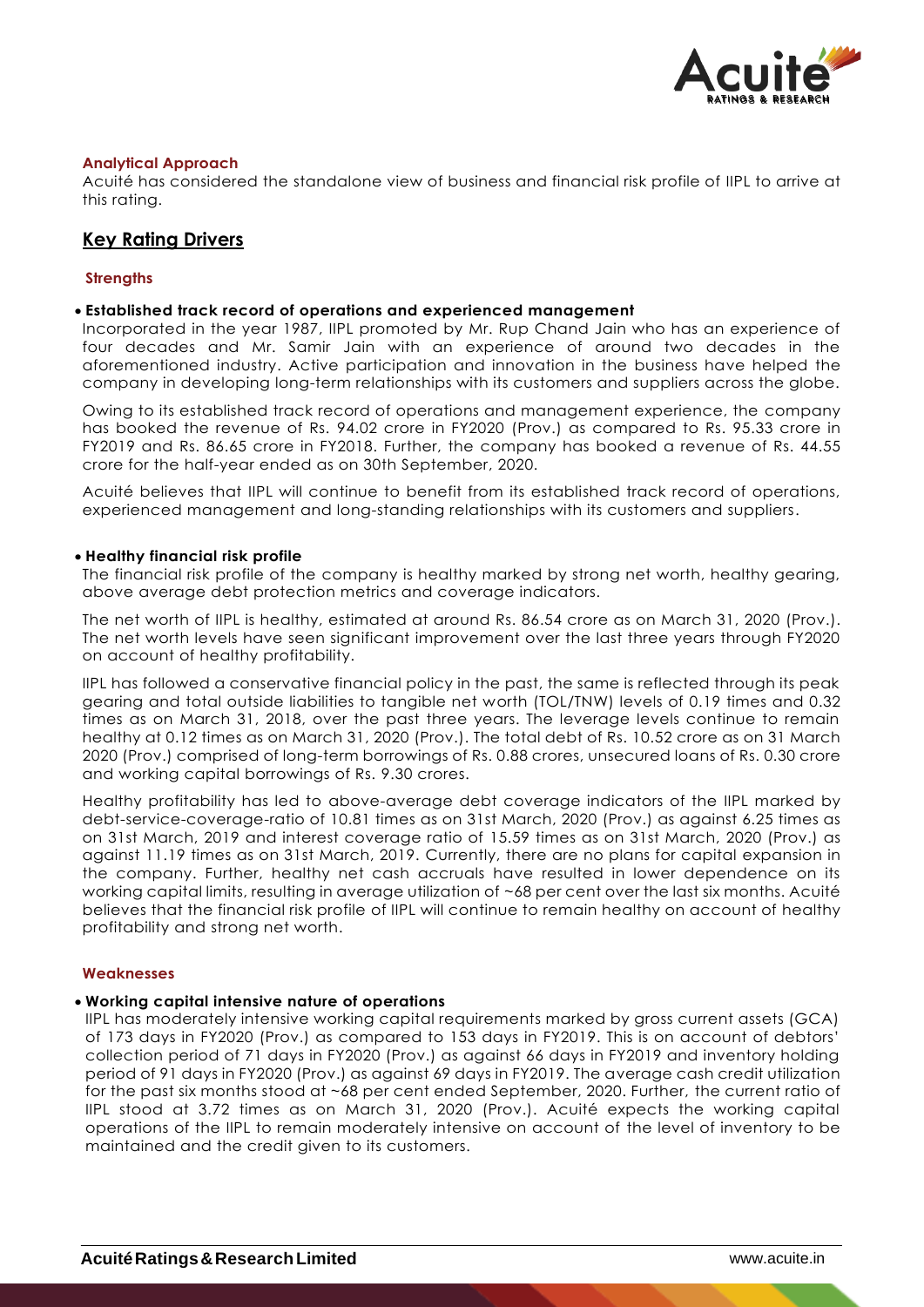

## **Customer concentration risk and susceptibility of margins to forex fluctuation risk**

The company generates ~95 per cent of its revenue through exports, while imports forming part of total raw material cost to the extent of ~51 per cent, making IIPL susceptible to foreign exchange risk as the company doesn't undertake any hedging. In addition to this, ~27 per cent of the total operating income is through its one of the key customers, namely Princeton Art & Brush. This risk is, however mitigated to an extent on account of the vintage relationship with the customer (13 years approximately).

## **Rating Sensitivity**

- Significant improvement in the scale of operations.
- Significant deterioration in its working capital management.
- Decline in profitability levels, thereby impacting firm's debt coverage indicators.

#### **Material Covenants**

None

#### **Liquidity: Strong**

IIPL has strong liquidity profile marked by healthy net cash accruals to its maturing debt obligations. The company has generated cash accruals of Rs. 17.07 crore for FY2020 (Prov.), while its maturing debt obligations were Rs. 0.35 crore for the same period. The company's working capital operations are moderately intensive, marked by Gross Current Asset (GCA) of 173 days for FY2020 (Prov.). The company maintains unencumbered cash and bank balances of Rs. 2.17 crore as on 31 March, 2020 (Prov.). The working capital limit of IIPL remains utilised at ~68 per cent in the last six months till September 2020. The current ratio of the company stood at 3.72 times as on March 31, 2020 (Prov.). Acuité believes that the liquidity of the company is likely to remain strong over the medium term on account of healthy cash accruals against debt repayments over the medium term.

#### **Outlook: Stable**

Acuité believes that IIPL will maintain a 'Stable' outlook over the medium term on the back of promoters' extensive experience in the industry and long-standing relationships with its customers. The outlook may be revised to 'Positive' in case the company registers higher-than-expected growth in its revenue and profitability while improving its liquidity position. Conversely, the outlook may be revised to 'Negative' in case the company registers lower-than-expected growth in revenues and profitability or in case of deterioration in the company's financial risk profile or significant elongation in the working capital cycle.

|                               | Unit    | <b>FY20 (Provisional)</b> | FY19 (Actual) |
|-------------------------------|---------|---------------------------|---------------|
| Operating Income              | Rs. Cr. | 94.02                     | 95.33         |
| <b>PAT</b>                    | Rs. Cr. | 13.88                     | 7.58          |
| <b>PAT Margin</b>             | (%)     | 14.76                     | 7.95          |
| Total Debt/Tangible Net Worth | Times   | 0.12                      | 0.17          |
| <b>PBDIT/Interest</b>         | Times   | 15.59                     | 1119          |

#### **About the Rated Entity - Key Financials**

# **Status of non-cooperation with other CRA (if applicable)**

None

#### **Any other information**

Not Applicable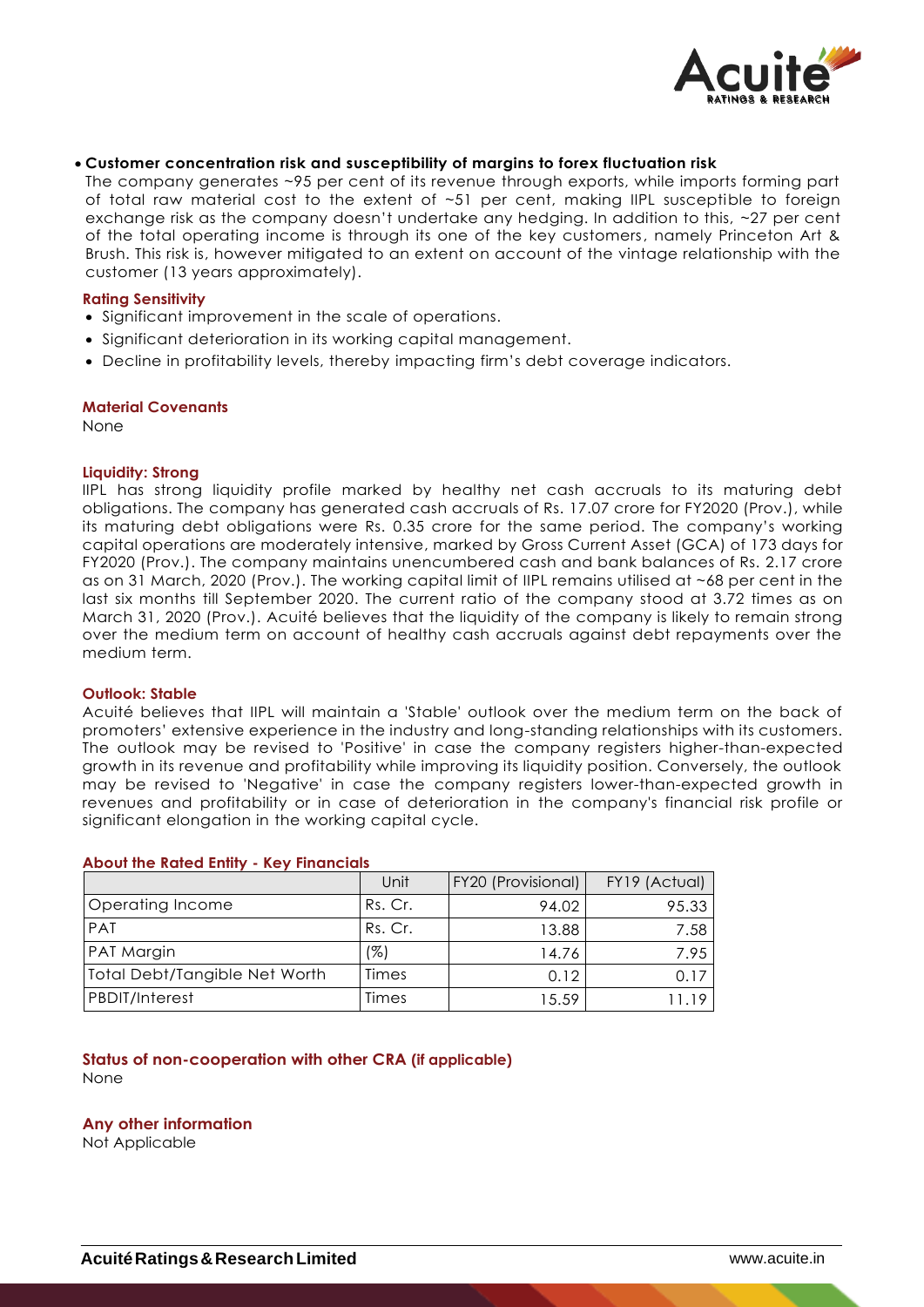

# **Applicable Criteria**

- Default Recognition https://www.acuite.in/view-rating-criteria-52.htm
- Financial Ratios And Adjustments -https://www.acuite.in/view-rating-criteria-53.htm
- Manufacturing Entities https://www.acuite.in/view-rating-criteria-59.htm

# **Note on complexity levels of the rated instrument**

https://www.acuite.in/view-rating-criteria-55.htm

# **Rating History (Up to previous three years)**

| Date              | Name of<br>Instrument /           | <b>Term</b> | Amount    | <b>Ratings/Outlook</b>                    |
|-------------------|-----------------------------------|-------------|-----------|-------------------------------------------|
|                   | <b>Facilities</b>                 |             | (Rs. Cr.) |                                           |
| 18 February, 2019 | <b>Packing Credit</b>             | Long term   | 12.00     | <b>ACUITE BBB+/Stable</b><br>(Reaffirmed) |
|                   | Letter of Credit                  | Short term  | 0.35      | <b>ACUITE A2</b><br>(Reaffirmed)          |
|                   | <b>Bank Guarantee</b>             | Short term  | 0.15      | <b>ACUITE A2</b><br>(Reaffirmed)          |
|                   | <b>Proposed Packing</b><br>Credit | Long term   | 7.50      | <b>ACUITE BBB+/Stable</b><br>(Reaffirmed) |
| 02 January, 2018  | <b>Packing Credit</b>             | Long term   | 12.00     | <b>ACUITE BBB+/Stable</b><br>(Reaffirmed) |
|                   | Letter of Credit                  | Short term  | 0.35      | <b>ACUITE A2</b><br>(Reaffirmed)          |
|                   | <b>Bank Guarantee</b>             | Short term  | 0.15      | <b>ACUITE A2</b><br>(Reaffirmed)          |
|                   | <b>Proposed Packing</b><br>Credit | Long term   | 7.50      | <b>ACUITE BBB+/Stable</b><br>(Reaffirmed) |

## **\*Annexure – Details of instruments rated**

| Name of the Facilities            | Date of<br><i><u><b>Issuance</b></u></i> | Coupon<br>Rate     | Maturity<br>Date         | Size of the Issue<br>(Rs. Cr.) | <b>Ratings/Outlook</b>                                            |
|-----------------------------------|------------------------------------------|--------------------|--------------------------|--------------------------------|-------------------------------------------------------------------|
| <b>Packing Credit</b>             | Not<br>Applicable                        | Not.<br>Applicable | Not<br>Applicable        | 12.00                          | <b>ACUITE A-/ Stable</b><br>(Upgraded from ACUITE<br>BBB+/Stable) |
| Letter of Credit                  | Not.<br>Applicable                       | Not<br>Applicable  | Not<br>Applicable        | 0.35                           | ACUITE A2+<br>(Upgraded from ACUITE<br>(A2)                       |
| <b>Bank Guarantee</b>             | Not<br>Applicable                        | Not.<br>Applicable | Not<br>Applicable        | 0.15                           | ACUITE A2+<br>(Upgraded from ACUITE<br>(A2)                       |
| <b>Proposed Packing</b><br>Credit | <b>Not</b><br>Applicable                 | Not<br>Applicable  | <b>Not</b><br>Applicable | 7.50                           | <b>ACUITE A-/ Stable</b><br>(Upgraded from ACUITE<br>BBB+/Stable) |